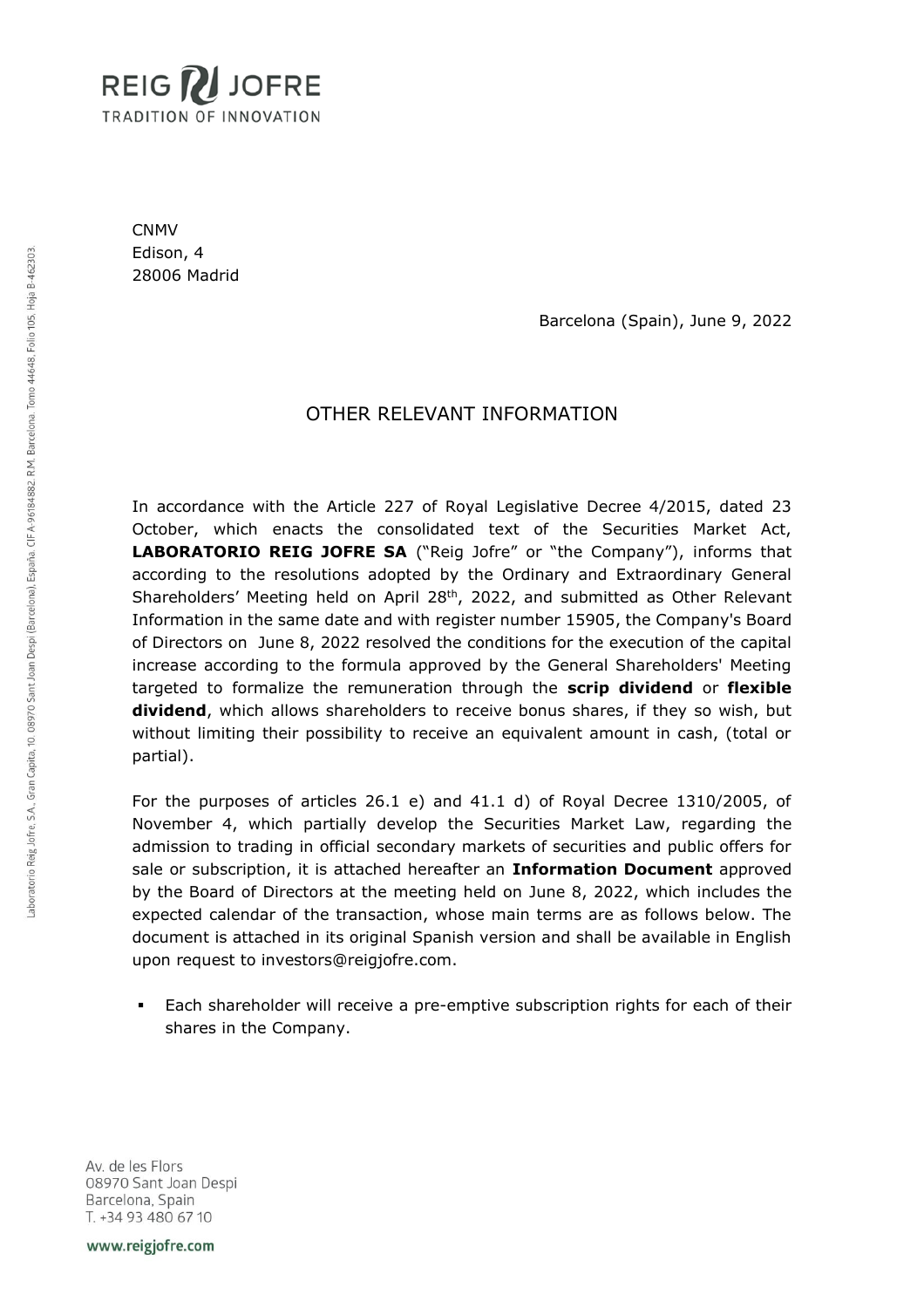# The pre-emptive subscription rights will be granted to the Company's shareholders who are legitimated as such in the accounting records of Iberclear, the Spanish Central Securities Depository, on the second (2) working day following the publication of the announcement of the capital increase in the Official Spanish State Gazette (BORME) (the "Legitimized Shareholders"), which will include all these shareholders that have acquired shares, until 23.59 Madrid time on the same working in which the aforementioned publication of the announcement is made (scheduled for June 14, 2022).

- Following the allotment of rights, each shareholder shall give instructions to their depositary entity, to:
	- a. Redeem the rights for new shares. In this case, the number of pre-emptive subscription rights to receive a new share will be 76.
	- b. Receive cash by selling the rights to the Company at a fixed price. In this case, the price at which the Company has committed to purchase the pre-emptive subscription rights has been determined in a fixed gross amount of 0.040 euros per right, representing a dividend yield of 1.3%. This option will be available to shareholders for 13 calendar days throughout the term of negotiation of the preemptive subscription rights.
	- c. Receive cash by selling the rights in the market. In this sense, the term of negotiation of the pre-emptive subscription rights will be 15 calendar days, which, according to the estimated schedule, will take place from June 15 to 29, 2022.
	- d. Combine all or part of the above options.
- If no instructions are given, the default option will be the exchange of pre-emptive subscription rights for new shares.
- The total cash to be distributed by the Company shall amount to a maximum of 3,174,715.44 euros, which represents a pay-out of 63% over the consolidated result at year-end 2021. This amount will be subject to the number of pre-emptive subscription rights that the Company shall finally purchase from its shareholders.
- The maximum number of new shares to be issued in the execution of the capital increase is set in 1,018,843 shares, an increase of 1.32% of the share capital of the Company, for a total par amount of 509,421.50 euros, charged to reserves. The definitive number of shares to be issued and the corresponding figure in which the share capital shall be definitively increased will depend on the number of pre-emptive subscription rights that are eventually converted into shares.

Av. de les Flors 08970 Sant Joan Despi Barcelona, Spain T. +34 93 480 67 10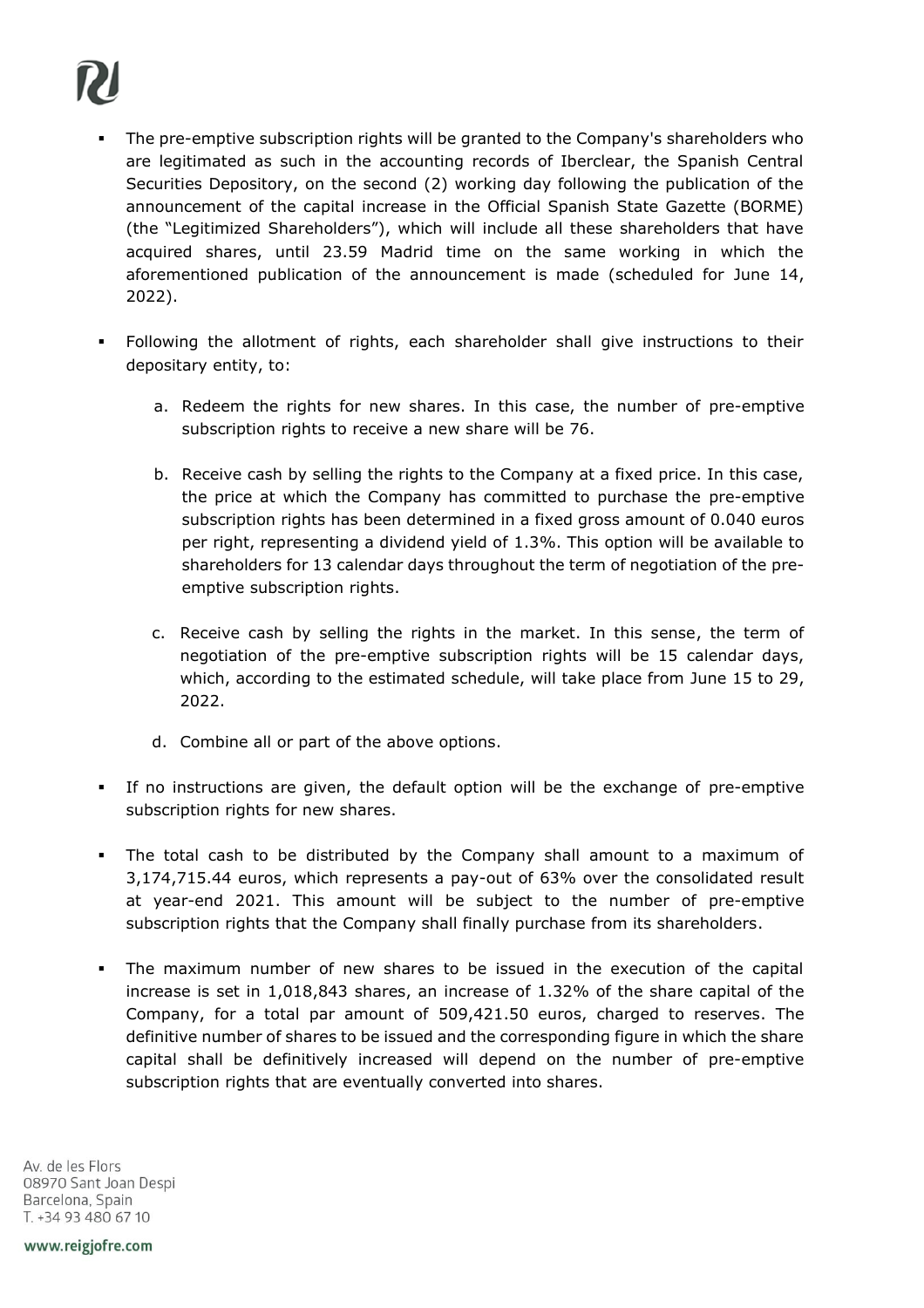

The payment of cash to those shareholders who shall opt to receive all or part of the cash dividend under the purchase commitment is initially foreseen for July 4, 2022.

- **.** The scheduled date for the admission to trading of the new shares is initially foreseen for July 25, 2022.
- The Board of Directors of Reig Jofre has appointed Banco de Sabadell, S.A. as the issuing agent entity.

The Company shall inform in due course of the relevant milestones and shall reconfirm the dates estimated in this document, throughout the process of execution of the flexible dividend.

Yours faithfully,

Adolf Rousaud Secretary non director of the Board of Directors Laboratorio Reig Jofre SA

Av. de les Flors 08970 Sant Joan Despi Barcelona, Spain T. +34 93 480 67 10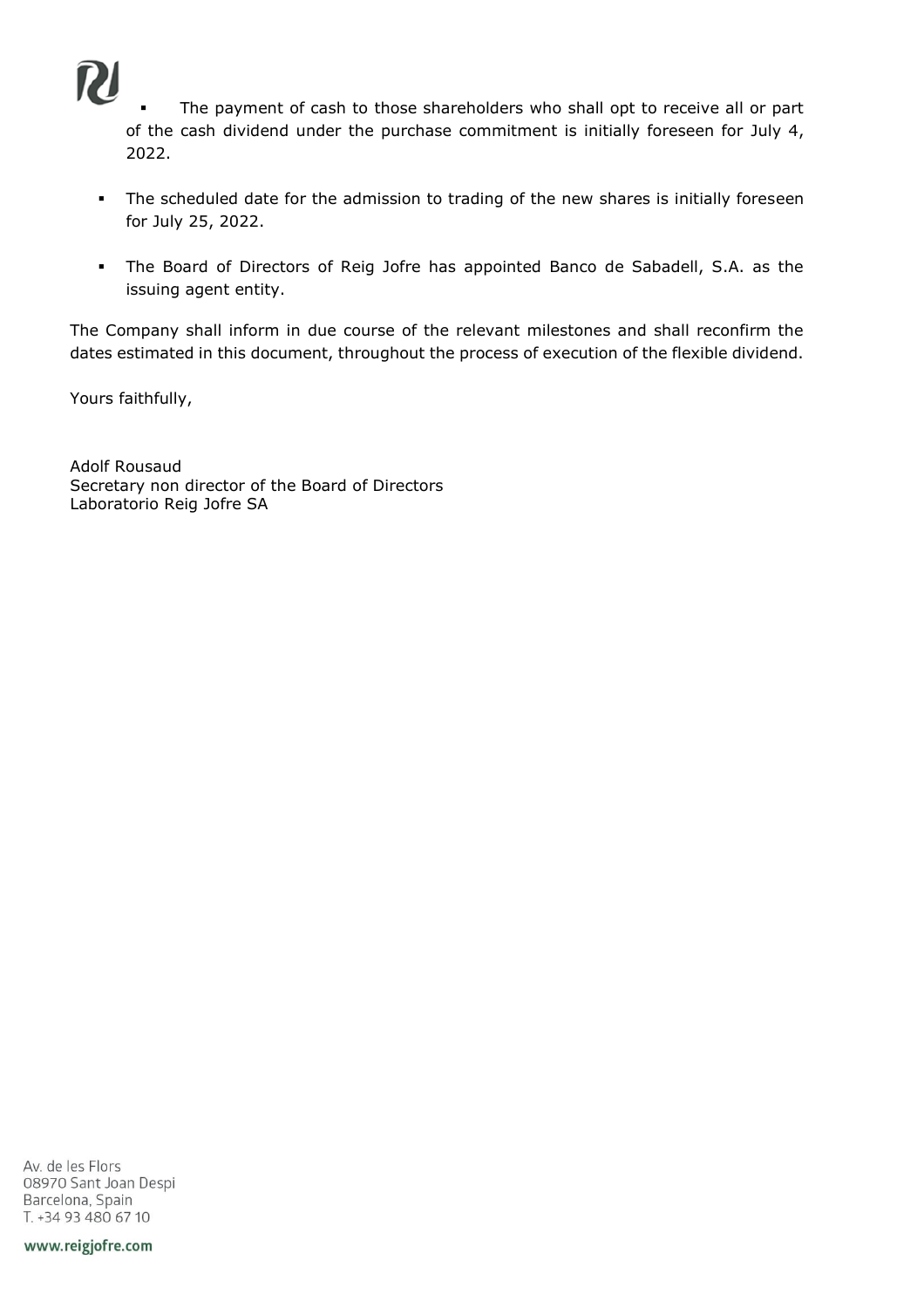## **DOCUMENTO INFORMATIVO**

### **AUMENTO DE CAPITAL LIBERADO CON CARGO A RESERVAS**

**8 de junio de 2022**

Av. de les Flors 08970 Sant Joan Despi<br>Barcelona, Spain<br>T. +34 93 480 67 10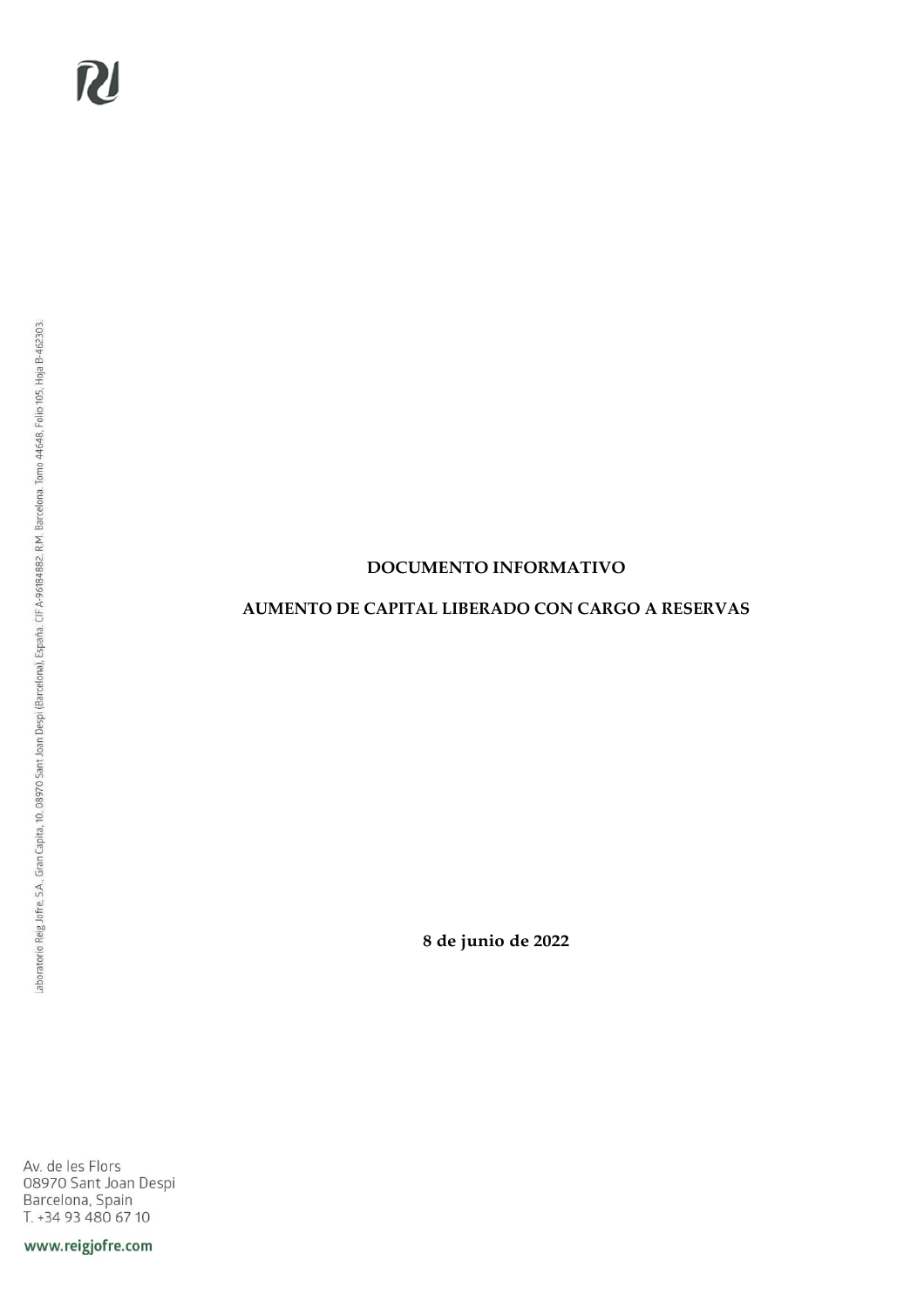### **1. OBJETO DEL INFORME.**

La Junta General Ordinaria y Extraordinaria de accionistas de "**LABORATORIO REIG JOFRE, S.A.**", (en adelante, la "**Compañía**" o la "**Sociedad**", indistintamente) celebrada el día 28 de abril de 2022, acordó una retribución flexible al accionista ("Scrip Dividend") instrumentado a través de un aumento de su capital social con cargo a reservas voluntarias por un importe determinable en los términos previstos en el propio acuerdo (en adelante, el "**Aumento de Capital**"), delegando la ejecución de dicho acuerdo en el Consejo de Administración al amparo del artículo 297.1.a) del Texto Refundido de la Ley de Sociedades de Capital, aprobado por Real Decreto Legislativo 1/2010, de 2 de julio (en adelante, la "**Ley de Sociedades de Capital**" o "**LSC**").

Asimismo, el Consejo de Administración de la Sociedad, en su reunión celebrada el 8 de junio de 2022, haciendo uso de las facultades de delegación contenidas en el acuerdo de Aumento de Capital, acordó, entre otros, llevar a efecto la ejecución del Aumento de Capital fijando el valor de referencia máximo de la misma en 3.174.715,44.-Euros (en adelante, el "**Importe de la Opción**"), conforme a lo previsto en el acuerdo de Aumento de Capital.

Conforme a lo previsto en los artículos 26.1.e) y 41.1.d) del Real Decreto 1310/2005, de 4 de noviembre, no es necesaria la elaboración y publicación de un folleto en relación con la emisión y admisión a cotización de las acciones que se emitan como consecuencia de la ejecución del acuerdo de Aumento de Capital en cuanto que la existencia del presente documento informativo implica la disponibilidad de un documento con información sobre el número y la naturaleza de las acciones y los motivos y detalles de la oferta.

El presente documento informativo tiene por objeto facilitar aquella información, de entre la indicada anteriormente, que está disponible en esta fecha.

Av. de les Flors 08970 Sant Joan Despi Barcelona, Spain T. +34 93 480 67 10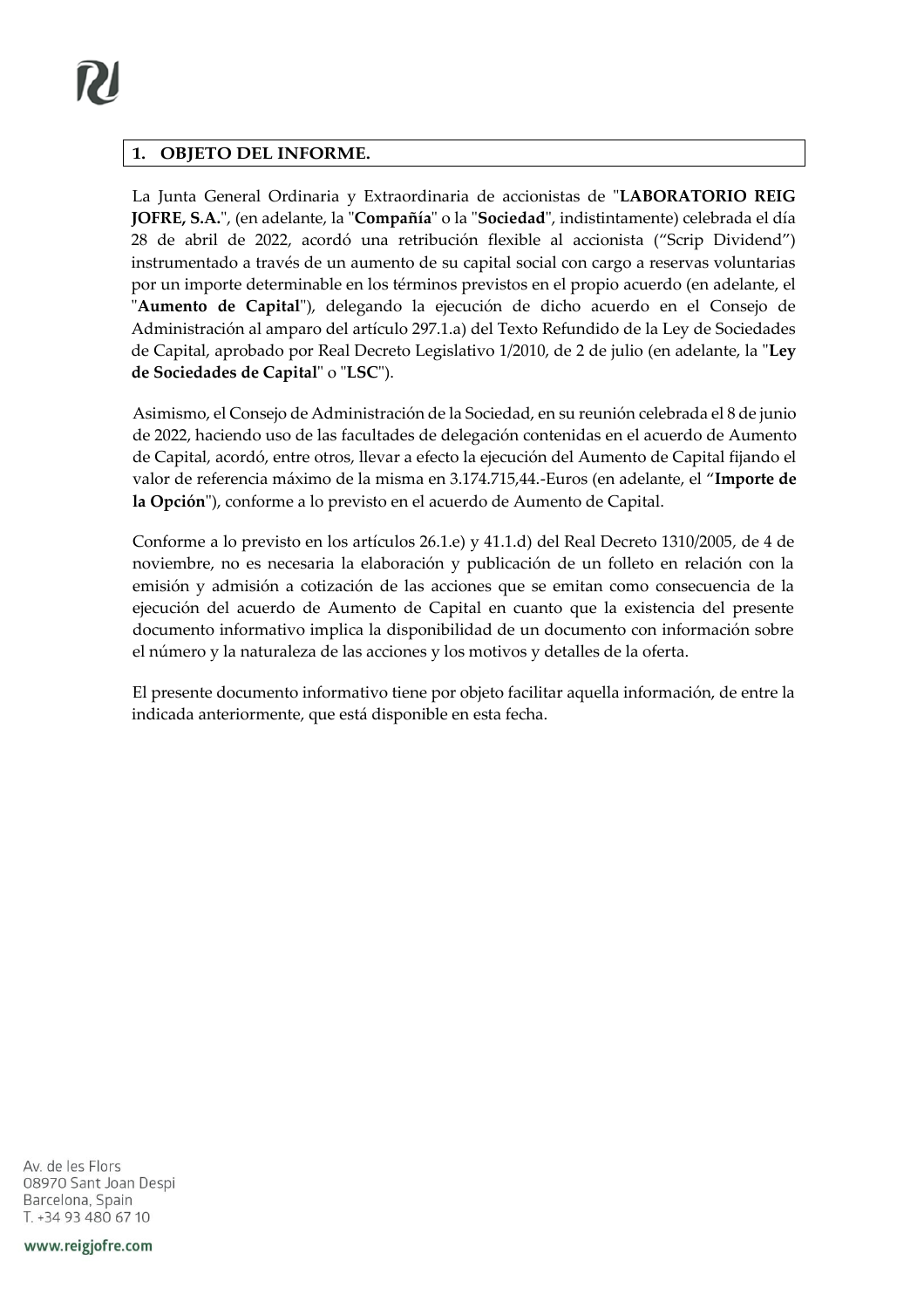# **2. FINALIDAD Y FUNCIONAMIENTO DEL AUMENTO DE CAPITAL.**

### **2.1 Finalidad**.

La finalidad de la operación objeto del presente documento es ofrecer a los accionistas de la Sociedad, en sustitución de lo que sería un dividendo en efectivo, acciones liberadas con la posibilidad de monetizar de inmediato los derechos de suscripción preferente correspondientes a las mismas mediante su venta a la Sociedad a un precio prefijado.

La operación de *"scrip dividend"* o dividendo flexible está en línea con la práctica en los últimos años de otras importantes sociedades cotizadas. Se trata de retribuir al accionista con arreglo a un esquema flexible, de *"dividendo opcional",* que permite a los accionistas recibir, a su elección (a) acciones nuevas o (b) dinero.

#### **2.2 Funcionamiento.**

Los accionistas de la Sociedad recibirán un derecho de suscripción preferente por cada acción de la que sean titulares.

Tendrán derecho de suscripción preferente los accionistas de la Sociedad que aparezcan legitimados como tales en los registros contables de la Sociedad de Gestión de los Sistemas de Registro (Iberclear) el segundo (2) día hábil siguiente a la publicación del anuncio de la ejecución de la ampliación de capital en el Boletín Oficial Del Registro Mercantil (BORME), que incluirá a todos aquellos accionistas que hayan adquirido acciones, hasta las 23:59 horas de Madrid el mismo día hábil en el que se efectúe la mencionada publicación del anuncio.

Estos derechos serán negociables y, por tanto, podrán ser transmitidos en las Bolsas de Valores de Madrid, Barcelona, Bilbao y Valencia durante un plazo de quince (15) días naturales, finalizado el cual, los derechos se convertirán automáticamente en acciones de nueva emisión de la Sociedad que serán atribuidas a quienes en ese momento sean titulares de derechos de suscripción preferente.

Por tanto, con ocasión de la ejecución del Aumento de Capital, los accionistas de la Sociedad podrán optar, a su libre elección, entre:

- (a) No transmitir sus derechos de suscripción preferente. En tal caso, al final del periodo de negociación de tales derechos (en adelante, el "**Periodo de Negociación de Derechos**"), el accionista recibirá el número de acciones nuevas que le correspondan totalmente liberadas.
- (b) Transmitir la totalidad o parte de sus derechos de suscripción preferente a la Sociedad en virtud del compromiso irrevocable de compra asumido por parte de la Sociedad a un precio fijo garantizado (en adelante, el "**Compromiso de Compra**"). El Compromiso de Compra estará vigente y podrá ser aceptado durante el plazo, dentro del período de negociación de los derechos, que determine el Consejo de Administración, con expresa facultad de sustitución.

De esta forma, el accionista podrá optar por monetizar sus derechos percibiendo efectivo en lugar de recibir acciones.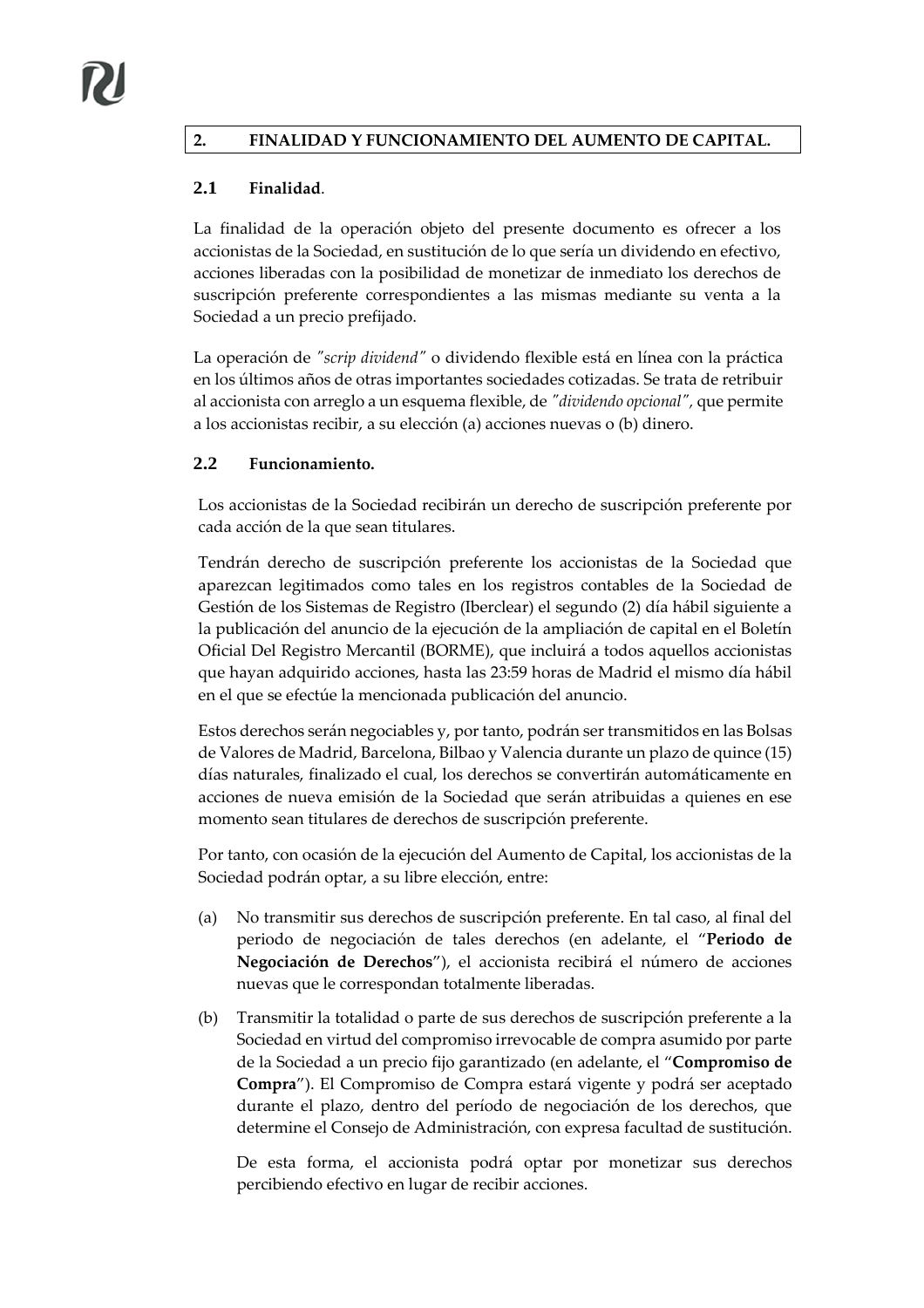Este Compromiso de Compra no se extiende a los derechos que hayan sido adquiridos por terceros o por los propios accionistas en el mercado secundario, que quedan al margen del Compromiso de Compra.

(c) Transmitir la totalidad o parte de sus derechos de suscripción preferente en el mercado.

En este caso, el accionista también optaría por monetizar sus derechos, si bien no recibiría un precio fijo garantizado, ya que la contraprestación por los derechos dependería de las condiciones del mercado en general y del precio de cotización de los derechos de suscripción preferente en particular.

Asimismo, los accionistas podrán combinar las opciones anteriores (es decir, optar por una o varias de ellas en relación con la totalidad o parte de los derechos y acciones que les correspondan en virtud del Aumento de Capital) según libremente decidan.

Los accionistas que no comuniquen su decisión recibirán el número de acciones nuevas que les correspondan.

#### **3. DETALLES DE LA OFERTA.**

#### **3.1. Número de derechos necesarios y número de acciones a emitir.**

En aplicación de las fórmulas previstas en el acuerdo de Aumento de Capital, el Consejo de Administración ha establecido los siguientes extremos en relación con el mismo:

(i) El número de derechos de suscripción preferente necesarios para recibir una acción nueva es de 76**.** Los derechos de suscripción preferente se asignarán a los accionistas de la Sociedad que hayan adquirido sus acciones hasta las 23:59 horas del día de publicación del anuncio de la ejecución del Aumento de Capital ("*last trading date"*) en el Boletín Oficial del Registro Mercantil (BORME) y cuyas operaciones se hayan liquidado hasta los dos (2) días hábiles siguientes a dicha fecha (*record date* = *last trading date* + 2 días hábiles) en la Sociedad de Gestión de los Sistemas de Registro, Compensación y Liquidación de Valores, Sociedad Anónima Unipersonal (en adelante, "**IBERCLEAR**"), recibirán un derecho de suscripción preferente por cada acción de la que sean titulares. Por tanto, tales accionistas tendrán derecho a recibir una acción nueva por cada 76 acciones antiguas de las que sean titulares en la indicada fecha.

El indicado número de derechos se ha calculado, como se señala a continuación, aplicando la fórmula *NTAcc / (Importe Opción / PreCot)* y teniendo en cuenta que el número de acciones en circulación a esta fecha (NTAcc) es de 77.432.084, el Importe de la Opción es de 3.174.715,44.-Euros según se ha indicado, la cotización media de la acción de la Sociedad tomada como referencia en el acuerdo de Aumento (*PreCot*) es de **3,088.-Euros**, y el valor teórico del derecho (VTD) resulta en **0,040.-Euros**.

(ii) El número de acciones a emitir en el Aumento de Capital es de **1.018.843**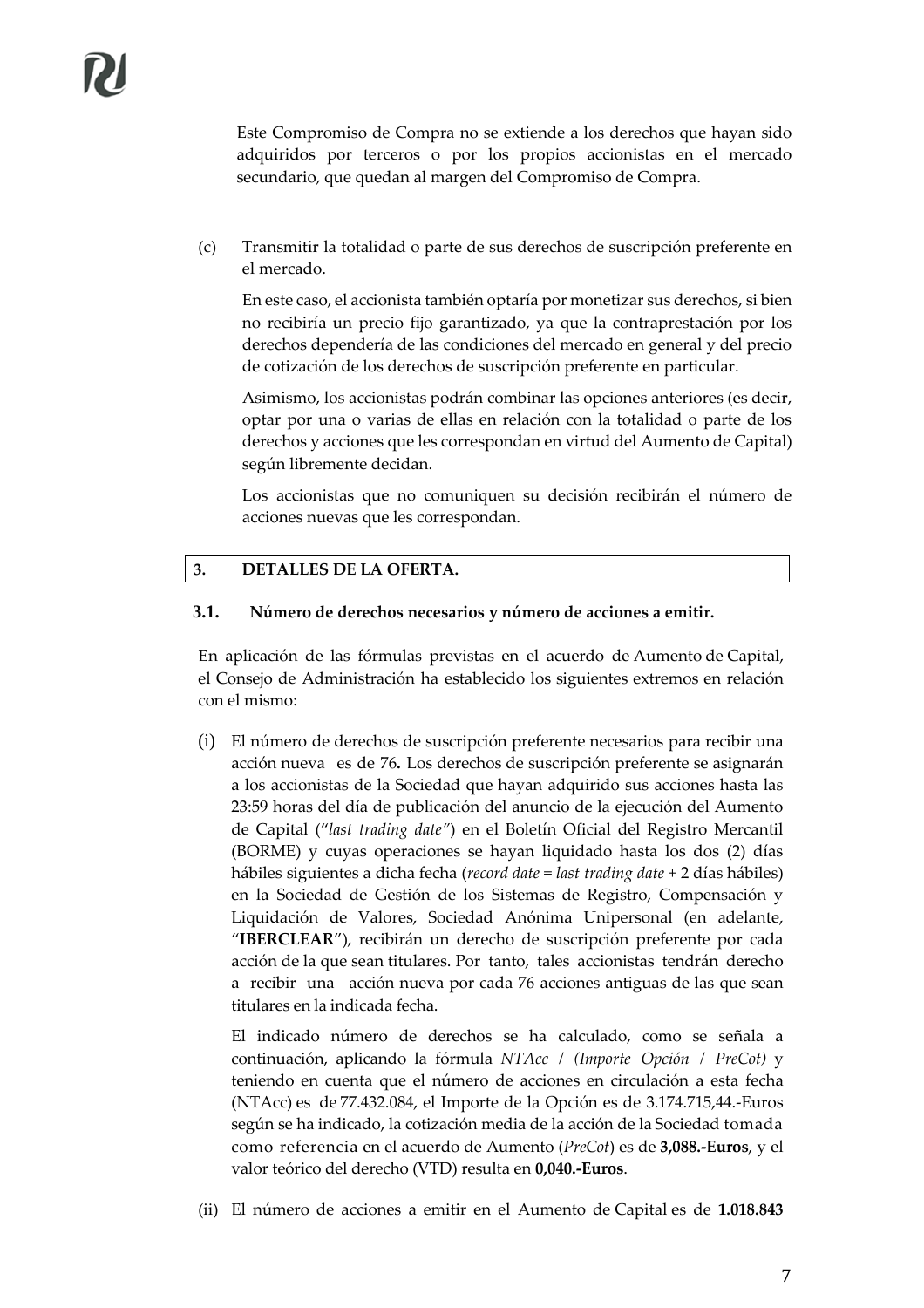**acciones**. No obstante lo anterior, el número de acciones que efectivamente se emita podrá ser inferior, pues dependerá del número de derechos que sean adquiridos por la Sociedad en virtud de su compromiso de compra. La Sociedad renunciará a los derechos de suscripción preferente adquiridos en virtud de dicho compromiso, por lo que únicamente se emitirán las acciones correspondientes a los derechos de suscripción preferente no adquiridos por la Sociedad en ejecución de aquel. Ese número resulta de la siguiente fórmula:

NAN = NTAcc / Núm. derechos = 77.432.084/ 76 = **1.018.843** acciones nuevas.

Para asegurar que el número de derechos de suscripción preferente necesarios para recibir una acción nueva y el número de acciones a emitir sean números enteros, se acuerda, si es preciso, renunciar a los derechos de suscripción preferente propiedad de la Sociedad que resulten necesarios.

#### **3.2. Importe del Aumento de Capital y reserva con cargo a la que se realiza.**

A la vista del número de acciones a emitir antes indicado, el importe nominal del Aumento de Capital asciende a **509.421,50.-Euros**. No obstante, el importe en que efectivamente se aumentará el capital social dependerá del número de acciones que finalmente se emitan, estando prevista la posibilidad de asignación incompleta.

El Aumento de Capital se realiza con cargo a las reservas voluntarias y de libre disposición que forman parte de las reservas previstas en el artículo 303.1 de la Ley de Sociedades de Capital, cuyo importe a 31 de diciembre de 2021 ascendía a 105.959.768,67.-Euros. El balance que sirve de base a la operación es el correspondiente a 31 de diciembre de 2021, verificado por el auditor de cuentas de la Compañía "KPMG Auditores, S.L." y aprobado por la Junta General Ordinaria de Accionistas de 28 de abril de 2022, la cual aprobó igualmente destinar parte del resultado obtenido en el ejercicio a la dotación de reservas voluntarias, concretamente, en la cantidad de 2.303.502,62.-Euros.

#### **3.3. Precio del Compromiso de Compra.**

El Precio del Compromiso de Compra de derechos asumido por la Sociedad es de **0,040.-Euros** por derecho, calculado conforme a lo establecido en el acuerdo de Aumento de Capital.

En consecuencia, los accionistas que deseen recibir su remuneración en efectivo, podrán vender sus derechos de suscripción preferente a la Sociedad a un precio fijo de **0,040.-Euros**.

Solo podrán transmitirse los derechos de suscripción preferente recibidos por los accionistas que aparezcan legitimados como tales en los registros contables de IBERCLEAR el segundo (2) día hábil siguiente a la publicación del anuncio de la ejecución de la ampliación de capital en el Boletín Oficial Del Registro Mercantil (BORME), que incluirá a todos aquellos accionistas que hayan adquirido acciones, hasta las 23:59 horas de Madrid el mismo día hábil en el que se efectúe la mencionada publicación del anuncio.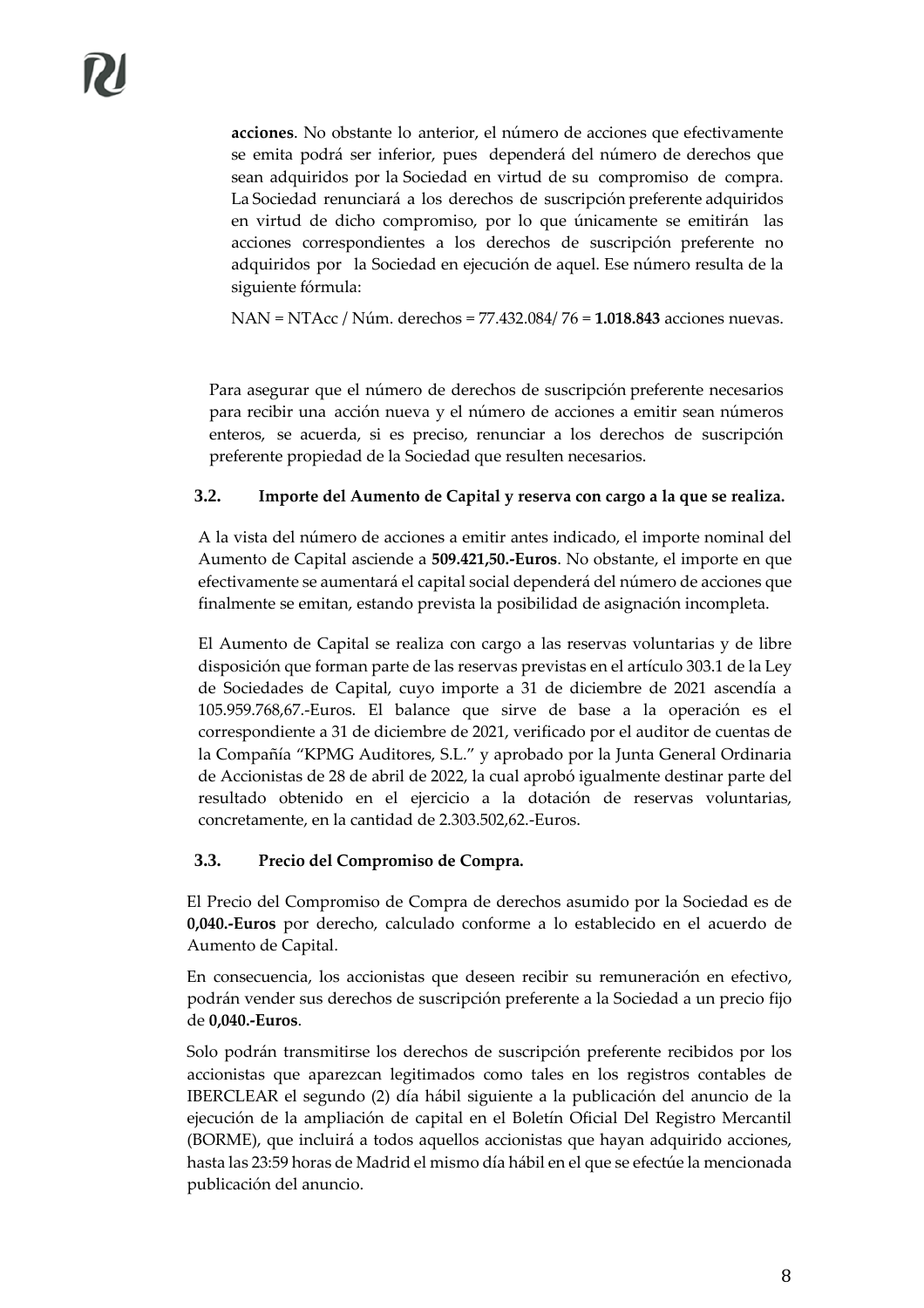El Compromiso de Compra de la Sociedad no se extiende a los derechos que hayan sido adquiridos en el mercado secundario por los propios accionistas o por terceros, los cuales quedan al margen del Compromiso de Compra.

### **3.4. Asignación de derechos y procedimiento para optar por efectivo o acciones.**

A cada acción antigua de la Sociedad le corresponderá un derecho de suscripción preferente.

El número de derechos de suscripción preferente necesarios para recibir una acción nueva es de 76.

Los derechos de suscripción preferente se asignarán a los accionistas de la Sociedad que hayan adquirido sus acciones hasta las 23:59 horas del día de publicación del anuncio de la ejecución del Aumento de Capital ("*last trading date"*) en el Boletín Oficial del Registro Mercantil (BORME) y cuyas operaciones se hayan liquidado hasta los dos (2) días hábiles siguientes a dicha fecha (*record date* = *last trading date* + 2 días hábiles) en IBERCLEAR.

El Periodo de Negociación de Derechos en las Bolsas de Valores de Madrid, Barcelona, Bilbao, y Valencia a través del Sistema de Interconexión Bursátil (Mercado Continuo) comenzará el día hábil bursátil siguiente y tendrá una duración de quince (15) días naturales. Este periodo no será prorrogable.

Los accionistas podrán optar por solicitar el abono en efectivo o la atribución de acciones nuevas a cambio de dichos derechos en los términos anteriormente indicados, así como adquirir en el mercado derechos de suscripción preferente suficientes y en la proporción necesaria para suscribir acciones nuevas. Los accionistas que deseen aceptar el Compromiso de Compra de derechos de la Sociedad y recibir en efectivo el precio fijo garantizado deberán comunicar su decisión a la Sociedad a través de su entidad depositaria en el plazo de trece (13) días naturales desde el inicio del Período de Negociación. El Compromiso de Compra se extiende únicamente a los derechos de suscripción preferente recibidos por los accionistas, no a los derechos comprados por estos o por terceros en el mercado.

Para decidir entre las referidas opciones, los accionistas de la Sociedad podrán solicitar la asignación de las acciones que les correspondan a través de las entidades participantes en IBERCLEAR, además de poder solicitar una copia firmada del boletín de suscripción con el contenido requerido por el art. 309 de la LSC. La ausencia de comunicación expresa implicará que el accionista recibirá el número de acciones nuevas en la proporción que le corresponda totalmente liberadas.

## **3.5. Calendario de la Ejecución.**

El calendario aproximado inicialmente previsto en relación con la ejecución del Aumento de Capital es el siguiente: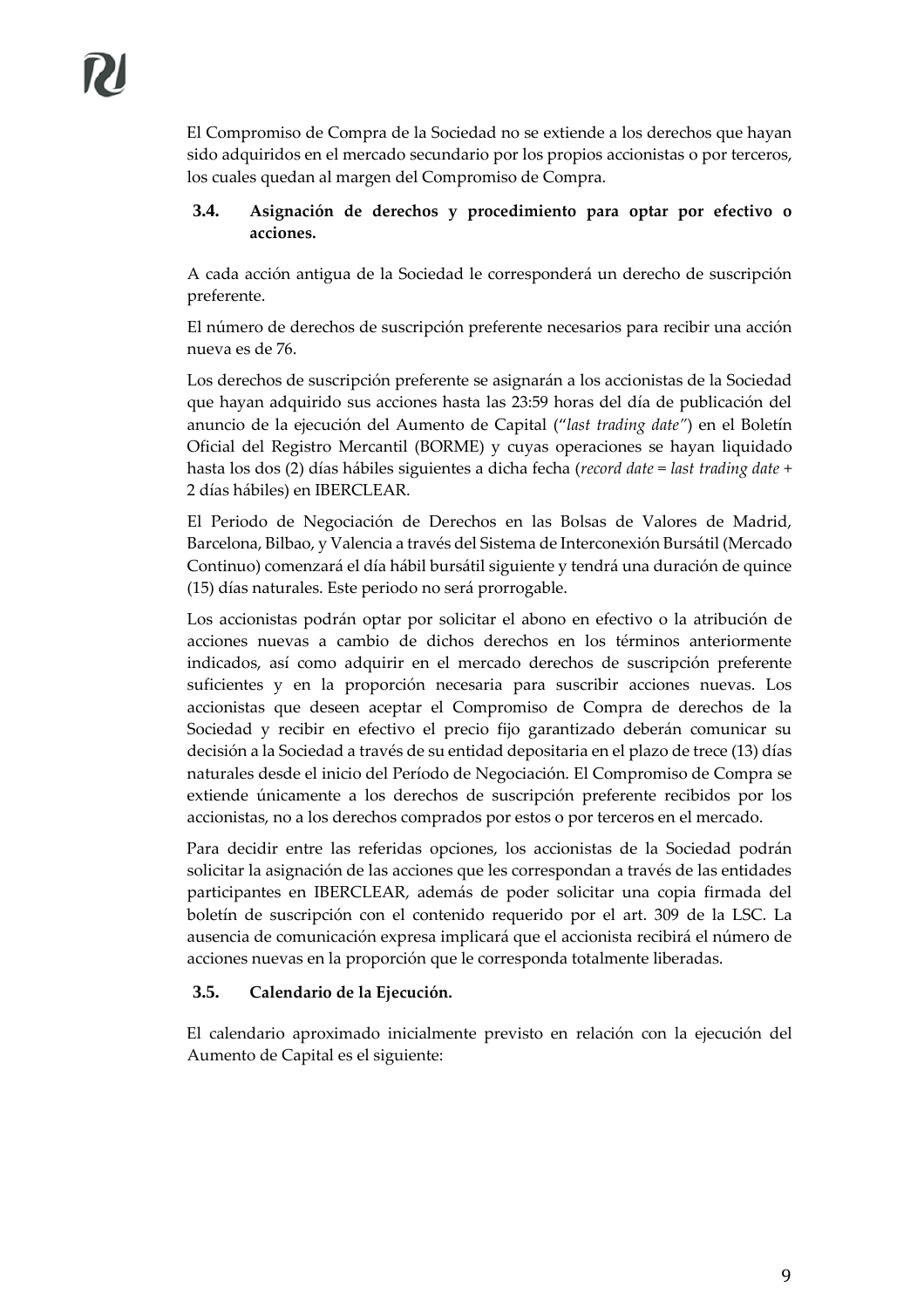| Fecha                       | Actuaciones                                                                                                                                                                                                                                                                                                   |
|-----------------------------|---------------------------------------------------------------------------------------------------------------------------------------------------------------------------------------------------------------------------------------------------------------------------------------------------------------|
| 9 de junio de 2022          | Comunicación a la Comisión Nacional del Mercado de Valores (CNMV) mediante<br>Hecho Relevante del documento informativo relativo a la ejecución del Aumento<br>de Capital en el que constan los términos y condiciones de la operación.                                                                       |
| 14 de junio de 2022         | Publicación del anuncio de la ejecución del Aumento de Capital en el Boletín<br>Oficial del Registro Mercantil (BORME) que determinará la fecha de referencia<br>(record date) para la asignación de derechos de suscripción preferente (23:59 horas<br>CET).                                                 |
| 15 de junio de 2022         | Comienzo del Periodo de Negociación de Derechos de suscripción preferente y del<br>plazo para solicitar la retribución en efectivo en virtud del Compromiso de<br>Compra.                                                                                                                                     |
| 27 de junio de 2022         | Fin del Plazo para solicitar la retribución en efectivo mediante la venta de los<br>derechos a la Sociedad.                                                                                                                                                                                                   |
| 29 de junio de 2022         | Fin del Periodo de Negociación de Derechos de suscripción preferente.                                                                                                                                                                                                                                         |
| 4 de julio de 2022          | Pago de efectivo a los Accionistas que hubieran solicitado la retribución del<br>dividendo en efectivo de conformidad con el Compromiso de Compra.                                                                                                                                                            |
| 5 de julio de 2022          | Convocatoria reunión del Consejo de Administración en el que se adopten los<br>acuerdos relativos a: (i) la renuncia de la Sociedad a los derechos de suscripción<br>preferente de los que es titular finalizado el período de negociación; y (ii)<br>aprobación de la ejecución del Aumento de Capital.      |
| 11 de julio de 2022         | Celebración de la reunión del Consejo de Administración en el que se adopten los<br>acuerdos relativos a: (i) la renuncia de la Sociedad a los derechos de suscripción<br>preferente de los que es titular finalizado el período de negociación; y (ii)<br>aprobación de la ejecución del Aumento de Capital. |
| 12 - 22 de julio de<br>2022 | Realización de los trámites necesarios para la inscripción de la ejecución en el<br>Registro Mercantil y la admisión a cotización de las nuevas acciones en las distintas<br>Bolsas españolas <sup>1</sup> .                                                                                                  |
| 25 de julio de 2022         | Inicio de la contratación de las nuevas acciones emitidas en virtud del Aumento de<br>Capital en las Bolsas españolas <sup>2</sup> .                                                                                                                                                                          |

<sup>1</sup> Otorgamiento de Escritura Pública del Aumento de Capital, inscripción registral de la Escritura Pública, Comunicación de Bolsas.

<sup>2</sup> Sujeto a la obtención de las autorizaciones oportunas.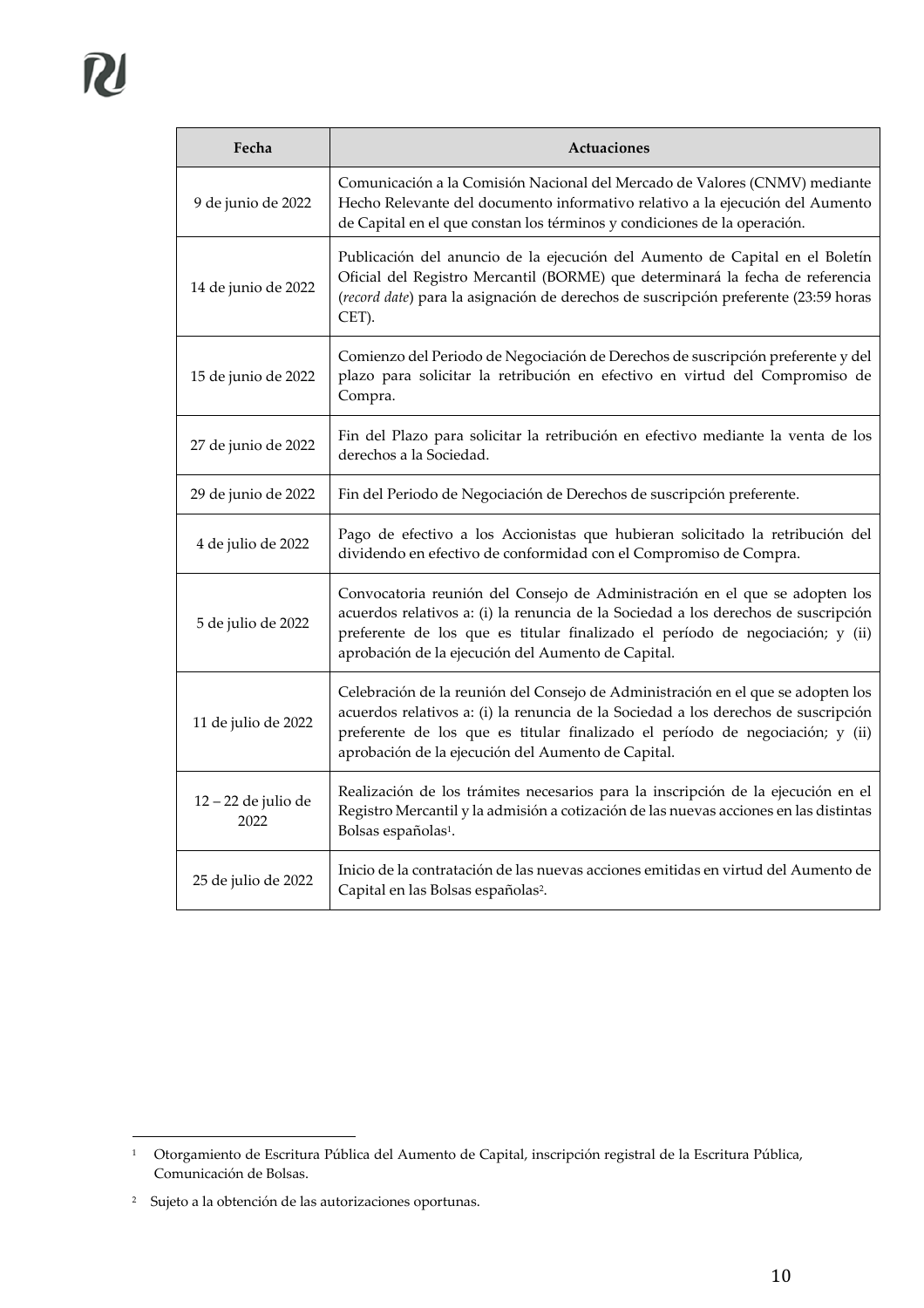# **4. NATURALEZA DE LAS ACCIONES A EMITIR**

## **4.1 Valor nominal, tipo de emisión y representación de las acciones.**

Las acciones nuevas que se emitan con ocasión de la ejecución del Aumento de Capital serán acciones ordinarias de cincuenta céntimos de euro (0,50.-€) de valor nominal cada una, de la misma clase y serie que las actualmente en circulación. Las nuevas acciones serán emitidas a la par y sin prima de emisión, por lo que el tipo de emisión se corresponderá con su valor nominal.

Las nuevas acciones se representarán por medio de anotaciones en cuenta, cuyo registro contable está atribuido a IBERCLEAR y a sus entidades participantes.

## **4.2 Acciones en depósito.**

Finalizado el Periodo de Negociación de Derechos, las acciones nuevas que no hubieran podido ser asignadas por causas no imputables a la Sociedad, se mantendrán en depósito a disposición de quienes acrediten la legítima titularidad de los correspondientes derechos de suscripción preferente. Trascurridos tres años desde la fecha de finalización del referido Periodo de Negociación de Derechos, las acciones que aún se hallaren pendientes de asignación podrán ser vendidas de acuerdo con lo dispuesto en el artículo 117 de la Ley de Sociedades de Capital, por cuenta y riesgo de los interesados. El importe líquido de la mencionada venta será depositado en el Banco de España o en la Caja General de Depósitos a disposición de los interesados.

## **4.3. Asignación incompleta.**

La Junta General de Accionistas, al adoptar el acuerdo de Aumento de Capital previó expresamente la posibilidad de asignación incompleta, asumiendo el Consejo tal circunstancia.

#### **4.4. Desembolso.**

El desembolso se efectuará en su totalidad con cargo a la cuenta de reservas y se tendrá por producido en el momento en que, finalizado el Periodo de Negociación de Derechos, se formalice contablemente la aplicación del saldo de la cuenta de reservas en la cuantía definitiva del Aumento de Capital.

#### **4.5. Gastos y comisiones.**

El Aumento de Capital se efectuará libre de gastos y de comisiones en cuanto a la asignación de las nuevas acciones emitidas. La Sociedad asumirá los gastos de emisión, suscripción, puesta en circulación, admisión a cotización y demás relacionados con la ejecución del Aumento de Capital.

Sin perjuicio de lo anterior, los accionistas de la Sociedad deben tener en cuenta que las entidades participantes en IBERCLEAR en las que tengan depositadas sus acciones podrán establecer, de acuerdo con la legislación vigente, las comisiones y los gastos repercutibles en concepto de administración que libremente determinen, derivados del mantenimiento de los valores en los registros contables. Asimismo,